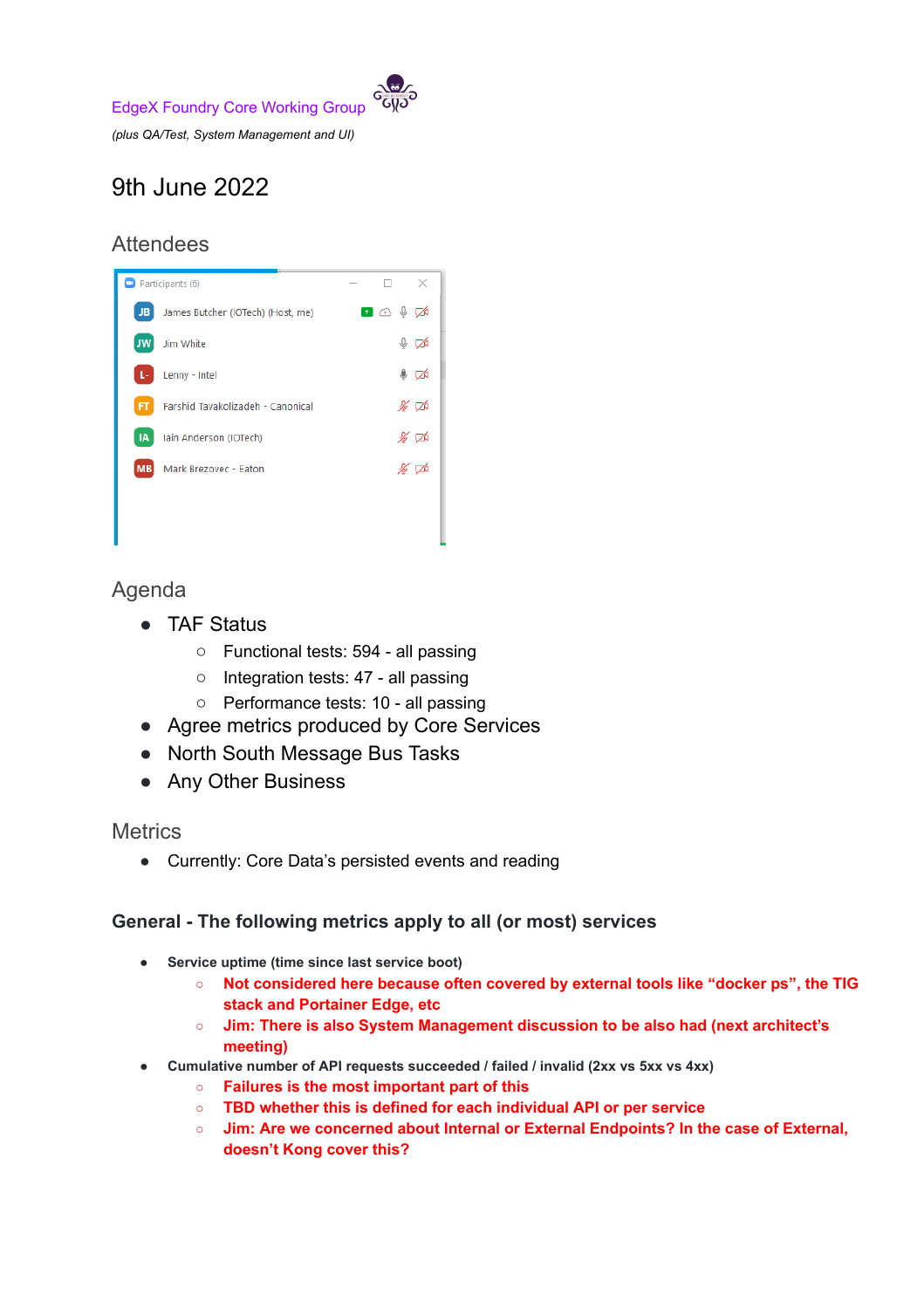#### EdgeX Foundry Core Working Group



*(plus QA/Test, System Management and UI)*

- **■ Can we just defer to Kong? To be agreed - but of course this would only apply in secure mode**
- **■ What is the use case for these metrics? Is it just being made aware of an internal issue.**
- **■ Good to check with adoptors if all non-security users still apply their own Reverse Proxy?**
- **● Avg response time on APIs**
- **● Avg and Max request size**
- **● Avg and Max response size**
	- **○ Lenny: These 3 need to be endpoint specific. Good to report a single metric but have the endpoint name in the tagged data (as per App Services approach)**
	- **○ And be picky about which ones have them. We need to do an exercise of passing through all APIs for yes/no if they need a metric**

#### **Core/Supporting Services**

- **● Latency (measure of time) an event takes to get through core data**
- **● Latency (measure of time) a command request takes to get to a device service**
	- **○ Jim: Can correlation ID can help here?**
	- **○ Lenny: Think response time metrics (from first section) can cover these**
- **● Indication of health that events are being processed during a configurable period**
	- **○ Lenny: Not needed as can be derived from the below items**
- **● Number of events in persistence already done in Kamakura**
- **● Number of readings in persistence already done in Kamakura**
- **● Number of validation failures (validation of device identification)**
	- **○ Shouldn't be considered here. The API should just return an error. Look up why in the logs. Not really a metrics task**
- **● Number of notifications handled successfully**
- **● Number of failed notification transmissions**
- **● Number of notifications in queue**
	- **○ Lenny: Above 3 are a group**
- **● Schedulers**
	- **○ Lenny: should track successful interval actions vs failed actions**

## Ticket Status

- Core WG [Project](https://github.com/orgs/edgexfoundry/projects/25) Board
	- **go-mod-core-contracts** 
		- Fixed issues
			- [#725](https://github.com/edgexfoundry/go-mod-core-contracts/issues/725) Reading value field should allow empty string
			- [#728](https://github.com/edgexfoundry/go-mod-core-contracts/issues/728) Improve the string concatenate logic in ToLineProtocol function
		- Fixed issues
			- [#52](https://github.com/edgexfoundry/go-mod-messaging/issues/52) MQTT Implementation doesn't handle different Pub/Sub hosts
	- edgex-compose